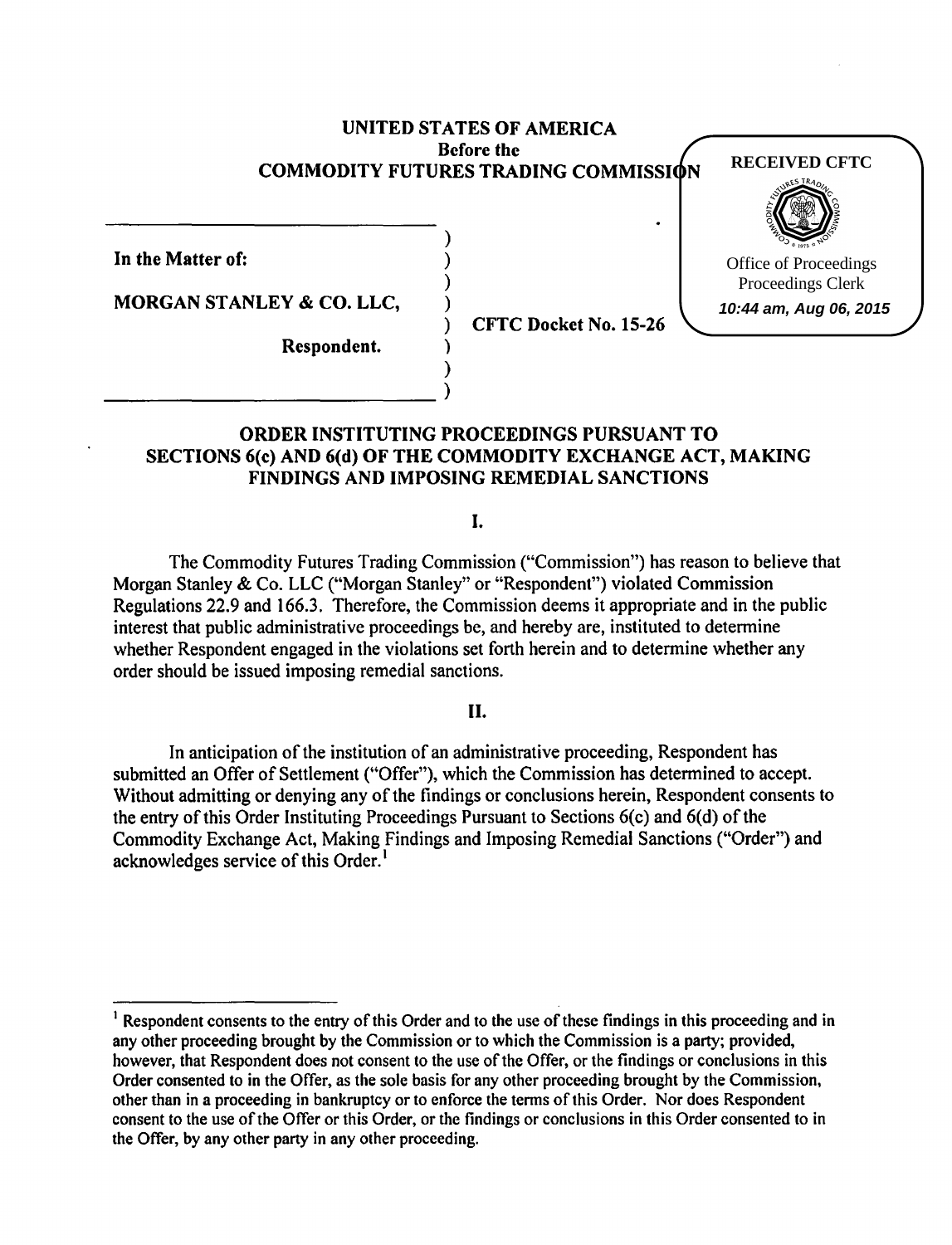The Commission finds the following:

## A. SUMMARY

On numerous days from March 12, 2013 to March 7, 2014, Morgan Stanley failed to hold sufficient US Dollars in segregated accounts in the United States on behalf of cleared swaps customers to meet all US Dollar obligations to those customers, as specified in Regulations  $1.49(b)(1)$  and (e), in violation of Regulation 22.9(a). During a longer period, from November 8, 2012 to on or about April 8, 2014, Morgan Stanley did not have in place adequate procedures to ensure that it complied with Regulation 22.9(a), in violation of Regulation 166.3.

## B. RESPONDENT

Morgan Stanley is a financial services firm, organized under the laws of Delaware, which is registered with the Commission as an FCM, provisionally registered with the Commission as a swap dealer, and registered with the Securities and Exchange Commission as a broker-dealer. Morgan Stanley's principal office is in New York, New York. Among other things, Morgan Stanley executes and clears customer transactions in commodity futures, swaps, stocks, and options in the United States and worldwide.

# C. FACTS

From March 12, 2013 to March 7, 2014, on numerous days, Morgan Stanley failed to hold sufficient US Dollars in segregated accounts in the United States to meet all of its US Dollar obligations to cleared swaps customers. On those dates, Morgan Stanley held the amount of the US Dollar deficits in Euros and other currencies, rather than in US Dollars, when its cleared swaps customers did not deposit such funds in or request conversion to those currencies, and when funds did not accrue to the customers in those currencies as a result of cleared swaps carried through Morgan Stanley, to the extent of such accruals. The size of Morgan Stanley's US Dollar deficits ranged from approximately \$5 million to approximately \$265 million, at times representing more than ten percent of the amount that the firm was obligated to maintain in US Dollars for cleared swaps customers. Because Morgan Stanley held the amount of the US Dollar deficits in Euros and other currencies, it did not have a shortfall in overall cleared swaps customer collateral. Nonetheless, on the days at issue, Morgan Stanley did not maintain sufficient US Dollars in segregation to meet its US Dollar obligations to cleared swaps customers, in violation of Regulation 22.9(a).

From November 8, 2012 to on or about April 8, 2014, Morgan Stanley did not have in place adequate procedures to comply with the currency denomination requirements for holding cleared swaps customer collateral as required by Regulation 22.9(a), and Morgan Stanley did not train and supervise its personnel to ensure compliance with Regulation 22.9(a). On or about April 8, 2014, Morgan Stanley learned of its failure to comply with Regulation 22.9(a) from a routine financial examination conducted by the Financial and Regulatory Surveillance Department of the Chicago Mercantile Exchange ("CME"). Morgan Stanley promptly investigated the deficiencies and implemented procedures to ensure that it would maintain sufficient US Dollars to satisfy its requirements for holding cleared swaps customer collateral.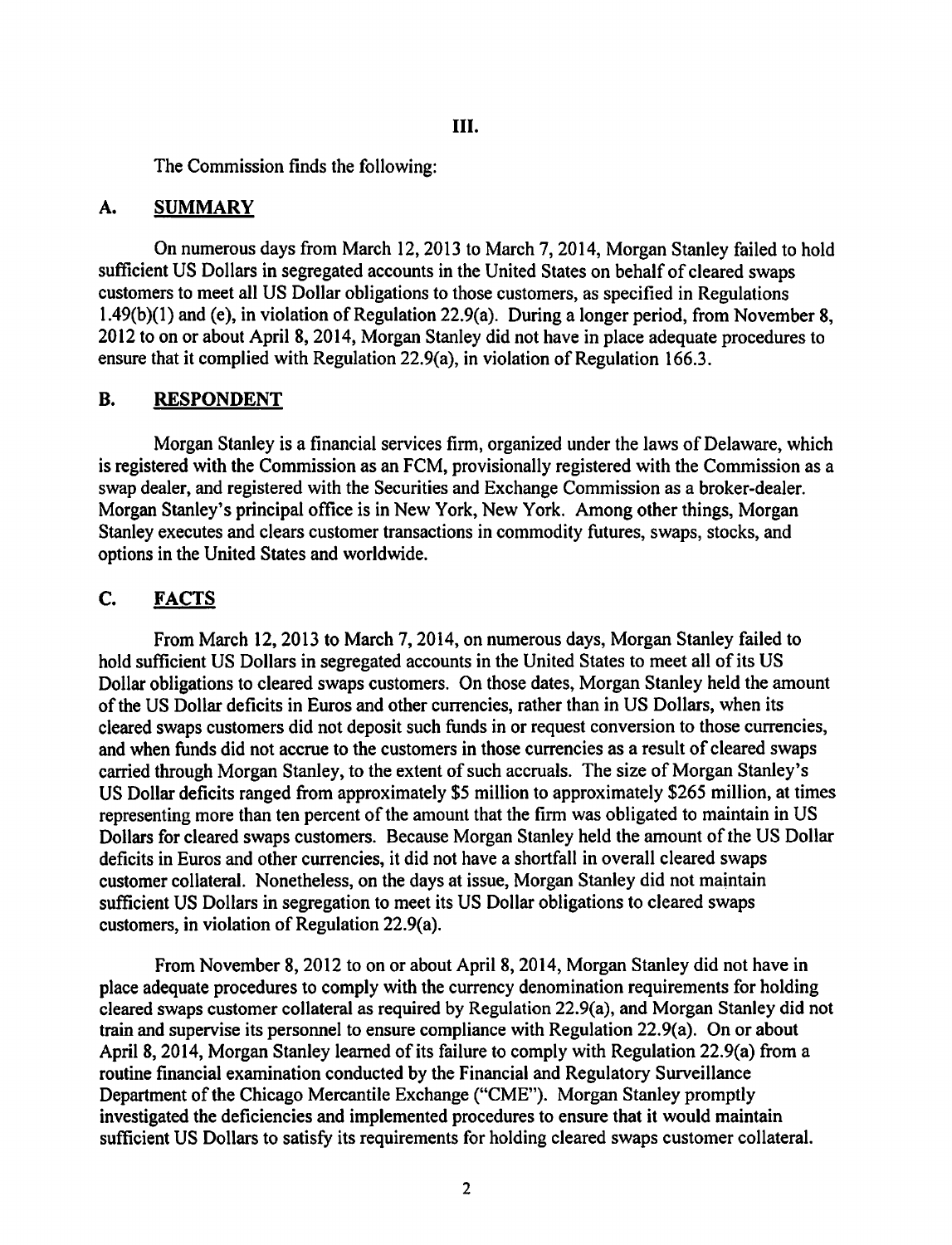Morgan Stanley also promptly reported the deficiencies to the Commission and cooperated with the Division of Enforcement in its investigation relating to this proceeding.

### IV.

### LEGAL DISCUSSION

#### A. Failure to Maintain Sufficient US Dollars for Cleared Swaps Obligations

In relevant part, Regulation 22.9(a) provides, subject to Regulation 22.9(b), that FCMs "may hold Cleared Swaps Customer Collateral in the denominations, at the locations and depositories, and subject to the segregation requirements specified in [Regulation 1.49]." 17  $C.F.R.$  § 22.9(a).<sup>2</sup>

Regulation  $1.49(b)(1)$  provides that "a [FCM's] obligations to a customer shall be denominated: (i) [i]n the United States dollar; (ii) [i]n a currency in which funds were deposited by the customer or were converted at the request of the customer, to the extent of such deposits and conversions; or (iii) [i]n a currency in which funds have accrued to the customer as a result of trading conducted on a designated contract market, to the extent of such accruals." *See also*  Regulation 22.9(b) (providing that "a [FCM's] obligations to a Cleared Swaps Customer may be denominated in a currency in which funds have accrued to the Cleared Swaps Customer as a result of a Cleared Swap carried through such [FCM], to the extent of such accruals").

Additionally, Regulation 1.49(e) provides that an FCM "must, as of the close of each business day, hold in segregated accounts ... [s]ufficient United States dollars, held in the United States, to meet all United States dollar obligations." 17 C.F.R. § 1.49(e)(1)(i).

Morgan Stanley's US Dollar deficits on the numerous days at issue represented US Dollar obligations to the firm's cleared swaps customers that were improperly maintained in non-US Dollar currencies. As of the close of business on each of those days, Morgan Stanley did not hold sufficient US Dollars in segregated accounts in the United States to meet all of its US Dollar obligations to its cleared swaps customers. By holding portions of its US Dollar obligations in other currencies, Morgan Stanley failed to comply with these requirements of Regulation 1.49. *See In the Matter of Interactive Brokers LLC,* CFTC Docket No. 13-19 (Apr. 9, 2013) (finding that FCM violated Regulation 1.49(b) and (e) by holding portions of its US Dollar obligations to futures customer in other currencies, even when the firm had sufficient excess segregated funds overall). Respondent thereby violated Regulation 22.9(a), 17 C.F.R. § 22.9(a).

#### B. Failure to Diligently Supervise

Commission Regulation 166.3, 17 C.F.R. § 166.3, requires that-

Each Commission registrant, except an associated person who has no supervisory duties, must diligently supervise the handling by its partners, officers, employees and agents (or persons occupying a similar status or

<sup>&</sup>lt;sup>2</sup> Regulation 22.9 became effective April 9, 2012, and all parties were required to comply by November 8, 2012. *See* Protection of Cleared Swaps Customer Contracts and Collateral, 77 Fed. Reg. 6,336 (Feb. 7, 2012) (codified at 17 C.F.R. pt. 22).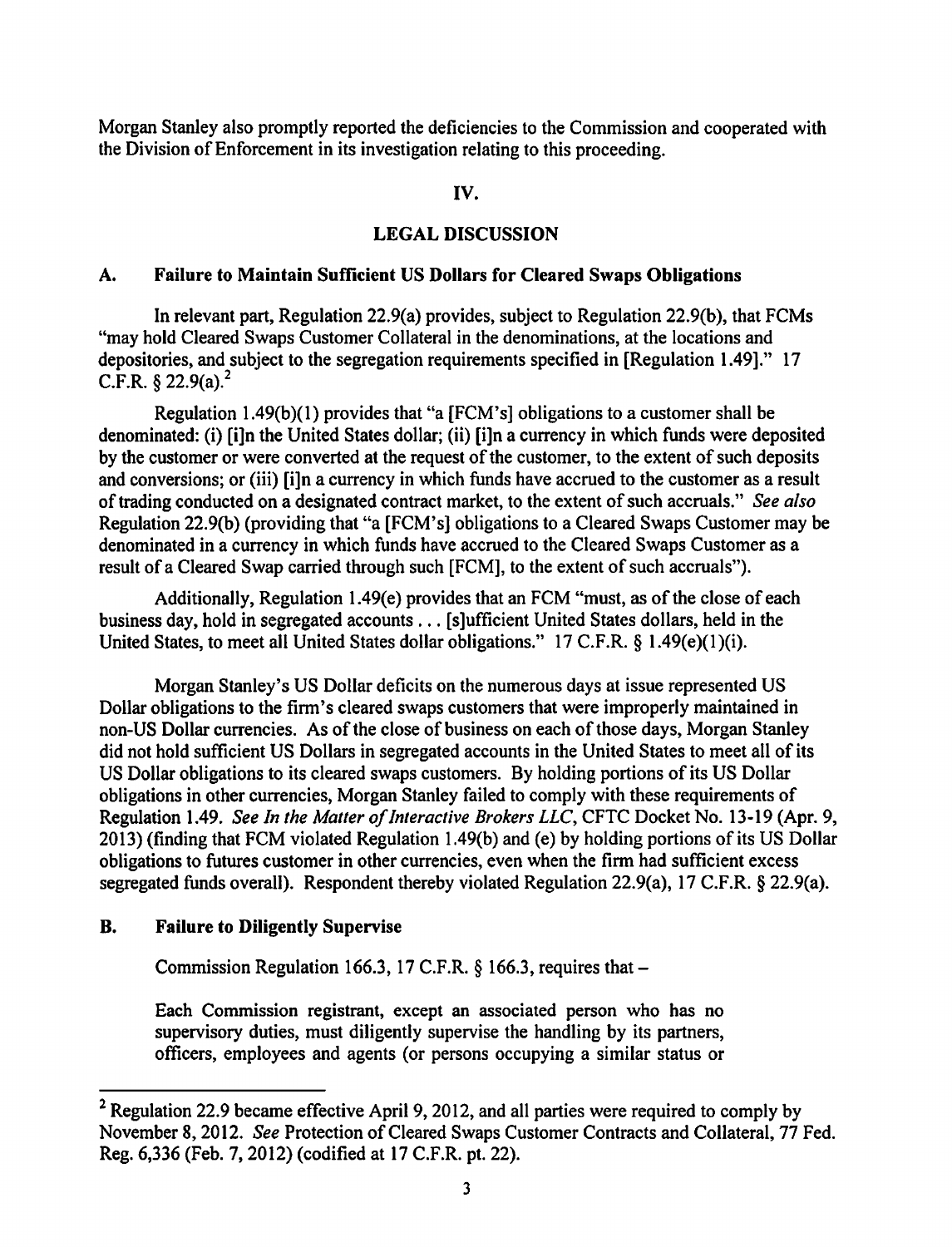performing a similar function) of all commodity interest accounts carried, operated, advised or introduced by the registrant and all other activities of its partners, officers, employees and agents (or persons occupying a similar status or performing a similar function) relating to its business as a Commission registrant.

A violation under Regulation 166.3 is an independent violation for which no underlying violation is necessary. *See In re Collins,* [1996-1998 Transfer Binder] Comm. Fut. L. Rep. (CCH) <sup>~</sup>27,194 at 45,744 (CFTC Dec. 10, 1997).

A violation of Regulation 166.3 is demonstrated by showing either that ( 1) the registrant's supervisory system was generally inadequate; or (2) the registrant failed to perform its supervisory duties diligently. *In re Murlas Commodities,* [1994-1996 Transfer Binder] Comm. Fut. L. Rep. (CCH) ~ 26,485 at 43,161 (CFTC Sept. 1, 1995); *In re GNP Commodities, Inc.*, [1990-1992 Transfer Binder] Comm. Fut. L. Rep. (CCH) ¶ 25,360 at 39,219 (CFTC Aug. 11, 1992) (providing that, even if an adequate supervisory system is in place, Regulation 166.3 can still be violated if the supervisory system is not diligently administered), *aff'd sub nom. Monieson v. CFTC,* 996 F .2d 852 (7th Cir. 1993); *In re Paragon Futures Ass 'n,* [1990- 1992 Transfer Binder] Comm. Fut. L. Rep. (CCH) ~ 25,266 at 38,850 (CFTC Apr. 1, 1992) ("The focus of any proceeding to determine whether Rule 166.3 has been violated will be on whether [a] review [has] occurred and, if it did, whether it was diligent."); *Samson Refining Co. v. Drexel Burnham Lambert, Inc.* [1987-1990 Transfer Binder] Comm. Fut. L. Rep. (CCH) <sup>~</sup>24,596 at 36,566 (CFTC Feb. 16 1990) (noting that, under Regulation 166.3, an FCM has a "duty to develop procedures for the detection and deterrence of possible wrongdoing by its agents") (internal quotation omitted). Evidence of violations that "should be detected by a diligent system of supervision, either because of the nature of the violations or because the violations have occurred repeatedly," is probative of a failure to supervise. *In re Paragon*  Futures,~ 25,266 at 38,850. *See In the Matter of Interactive Brokers LLC,* CFTC Docket No. 13-19 (Apr. 9, 2013) (finding that firm violated Regulation 166.3 by failing to have procedures in place to ensure compliance with, among other provisions, the currency denomination requirements for customer protection under Regulation 1.49).

Throughout the period from November 8, 2012 (the compliance date for the cleared swaps customer collateral rules) to at least April 8, 2014 (when the violations of Regulation 22.9(a) were discovered), Morgan Stanley did not have procedures in place to ensure compliance with Regulation 22.9(a), 17 C.F.R. § 22.9(a), and the firm did not train and supervise its personnel to ensure compliance with this rule. Morgan Stanley thereby failed to supervise diligently its officers, employees, and agents and did not have sufficient procedures in place to detect and deter the violations of the Regulations found herein, in violation of Regulation 166.3, 17 C.F.R. § 166.3.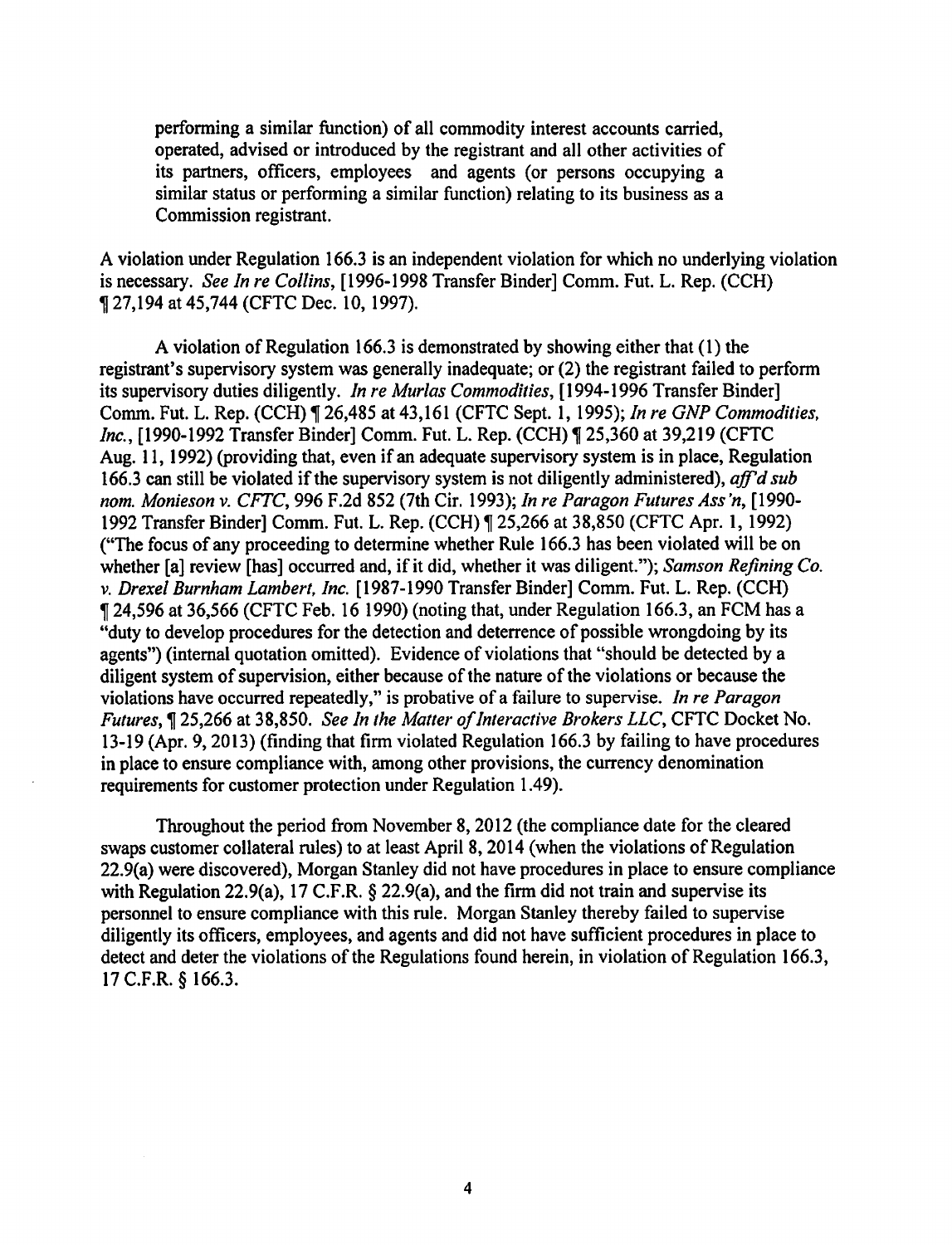### FINDINGS OF VIOLATIONS

Based on the foregoing, the Commission finds that Morgan Stanley violated Regulations 22.9(a) and 166.3, 17 C.F.R. §§ 22.9(a) and 166.3.

### VI.

#### OFFER OF SETTLEMENT

Respondent has submitted the Offer in which it, without admitting or denying the findings and conclusions herein:

- A. Acknowledges receipt of service of this Order;
- B. Admits the jurisdiction of the Commission with respect to all matters set forth in this Order and for any action or proceeding brought or authorized by the Commission based on violation of or enforcement of this Order;
- C. Waives:
	- 1. The filing and service of a complaint and notice of hearing;
	- 2. A hearing;
	- 3. All post-hearing procedures;
	- 4. Judicial review by any court;
	- 5. Any and all objections to the participation by any member of the Commission's staff in the Commission's consideration of the Offer;
	- 6. Any and all claims that it may possess under the Equal Access to Justice Act, 5 U.S.C. § 504 (2012) and 28 U.S.C. § 2412 (2012), and/or the rules promulgated by the Commission in conformity therewith, Part 148 of the Regulations, 17 C.F.R. §§ 148.1-30 (2014), relating to, or arising from, this proceeding;
	- 7. Any and all claims that it may possess under the Small Business Regulatory Enforcement Fairness Act of 1996, Pub. L. No. 104-121, §§ 201-253, 110 Stat. 847,857-868 (1996), as amended by Pub. L. No. 110-28, § 8302, 121 Stat. 112, 204-205 (2007), relating to, or arising from, this proceeding; and
	- 8. Any claims of Double Jeopardy based on the institution of this proceeding or the entry in this proceeding of any order imposing a civil monetary penalty or any other relief;
- D. Stipulates that the record basis on which this Order is entered shall consist solely of the findings contained in this Order to which Respondent has consented in the Offer;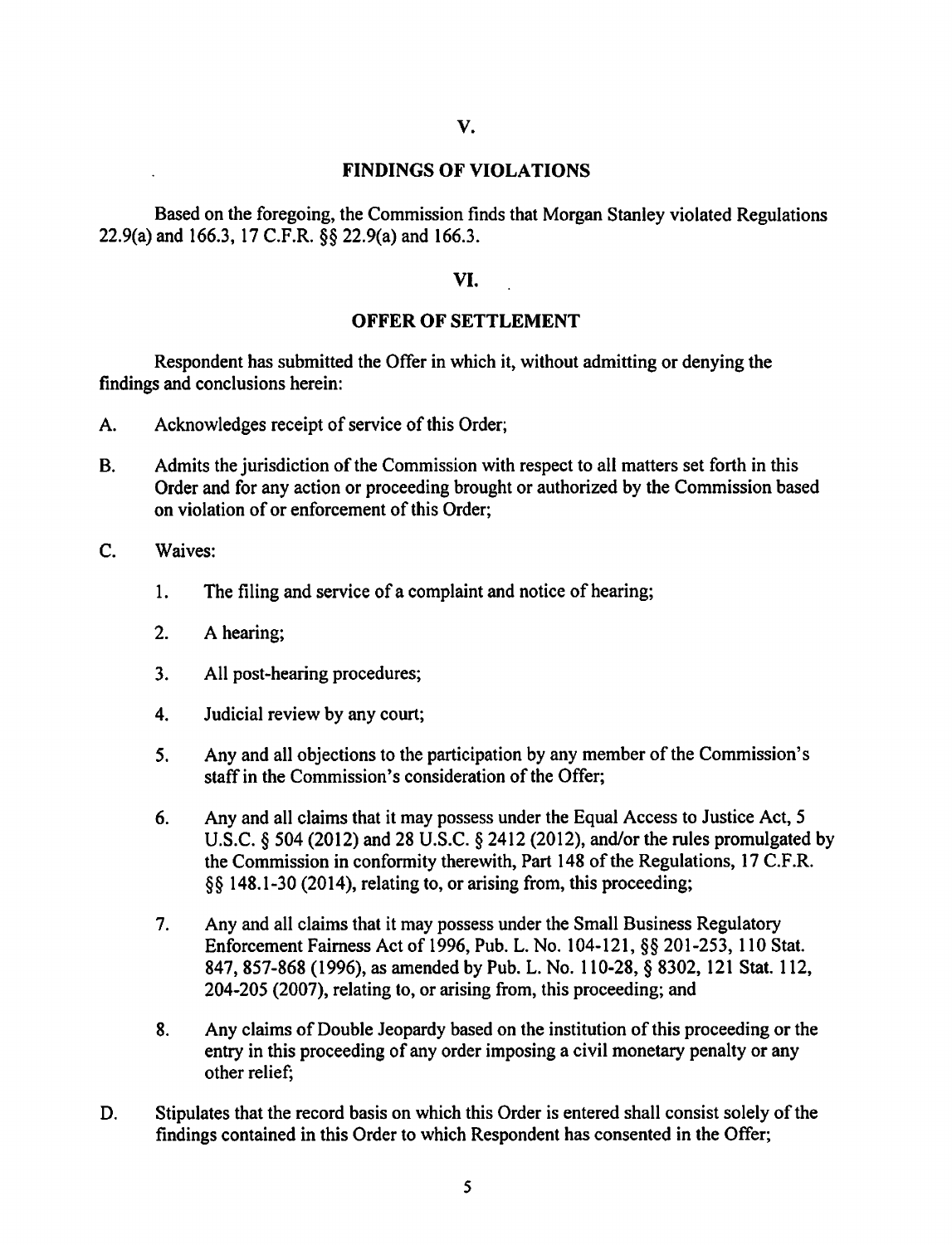- E. Consents, solely on the basis of the Offer, to the Commission's entry of this Order that:
	- 1. Makes findings by the Commission that Respondent violated Regulations 22.9(a) and 166.3, 17 C.F.R. §§ 22.9(a) and 166.3;
	- 2. Orders Respondent to cease and desist from violating Regulations 22.9(a) and 166.3, 17 C.F.R. §§ 22.9(a) and 166.3;
	- 3. Orders Respondent to pay a civil monetary penalty in the amount of three-hundred thousand dollars (\$300,000) within ten  $(10)$  days of the date of entry of this Order;
	- 4. Orders Respondent to comply with its undertakings consented to in the Offer and as set forth in Part VII of this Order.

Upon consideration, the Commission has determined to accept the Offer.

## VII.

# ORDER

# Accordingly, IT IS HEREBY ORDERED THAT:

- A. Respondent and its successors and assigns shall cease and desist from violating Regulations 22.9(a) and 166.3, 17 C.F.R. §§ 22.9(a) and 166.3.
- B. Respondent shall pay a civil monetary penalty in the amount of three-hundred thousand dollars (\$300,000) ("CMP Obligation") within ten  $(10)$  days of the date of entry of this Order. If the CMP Obligation is not paid in full within ten (10) days of the date of entry of this Order, then post-judgment interest shall accrue on the CMP Obligation beginning on the date of entry of this Order and shall be determined by using the Treasury Bill rate prevailing on the date of entry of this Order pursuant to 28 U.S.C. § 1961 (2012).

Respondent shall pay the CMP Obligation by electronic funds transfer, U.S. postal money order, certified check, bank cashier's check, or bank money order. If payment is to be made other than by electronic funds transfer, then the payment shall be made payable to the Commodity Futures Trading Commission and sent to the address below:

> Commodity Futures Trading Commission Division of Enforcement ATTN: Accounts Receivables--- AMZ 340 E-mail Box: 9-AMC-AMZ-AR-CFTC DOT/FAA/MMAC 6500 S. MacArthur Blvd. Oklahoma City, OK 73169 Telephone: (405) 954-7262

If payment is to be made by electronic funds transfer, Respondent shall contact Nikki Gibson or her successor at the above address to receive payment instructions and shall fully comply with those instructions. Respondent shall accompany payment of the CMP